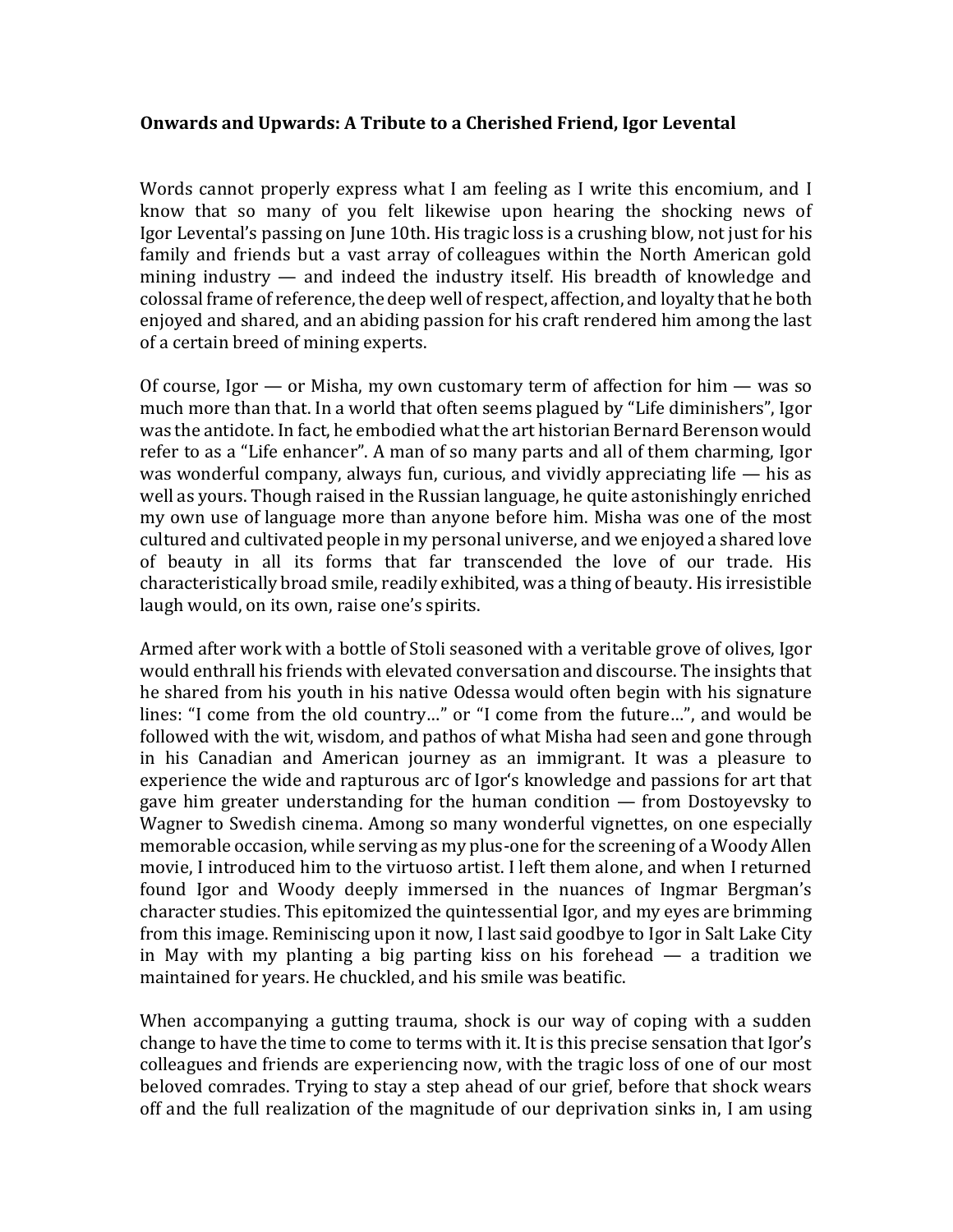what will assuredly be a merely transient moment of composure to reflect on the wonderful journey that I and many others shared with one of my closest collaborators and friends, not to mention a cherished and core member of my family.

Over the nearly 20 years that we knew and worked with each other, Igor became one of my closest advisors and friends, and rose to become President of my family's investment firm, The Electrum Group ("TEG"). I will not really speak to Igor's professional biography prior to joining me. Not because I am unfamiliar with it, quite the contrary. But because it forms such a rich tapestry of anecdotes and mining lore that I simply cannot even begin to do it proper service. Doubtless, at the memorial which will be organized for our fallen partner, those who knew him best during those years will do real justice to that fascinating part of his life. What I can attest, with all the love and joy that I can summon despite my very broken heart, is some of what Igor meant to me personally and to those with whom he worked most closely in TEG and its affiliated companies. His generosity of spirit was legendary, and profound was the contribution he made to our lives. To us all, he was a wise confidant, an energetic leader, a patient mentor, a devoted collaborator, and a teammate of the highest integrity.

Aristotle observed that "a friendship is a partnership." Igor, a true gentleman, illustrated that wisest of maxims in full. Working alongside his partners Ali Erfan, Larry Buchanan, Michael Williams, Peter Cheesbrough, Olivia Blechner, Andy Shapiro, Mark Wallace, Josh Fink, Amy Zoler, Felicity Twort, Forrest Tierney, and Ryan Miles, Igor proved to be a most talented dealmaker. Likewise, he was also very tough in his analysis — a reputation that led to him and his outstanding and devoted cohort of Ken Rye and Heather White to earn the collective sobriquet of "Drs. Nyet". When I thought he might be a tad too strict, I would actually stop calling him Misha and pivot cheekily to "Boris" to get my point across. But that was rare. And as those who dealt with him are keenly aware, Igor was actually the easiest counterpart when dealing with like-minded individuals. "Win-Win" was one of his favorite expressions, as well as outcomes. As he would say playfully of his endeavors to work with our portfolio companies, "we give, we give, we give" — or sometimes simply but emphatically "we serve the shareholders". Misha meant this sincerely, and it showed. As our friends John Paulson and Marcelo Kim wrote so poignantly upon hearing the news, Igor was "a comrade in the truest sense through many tours", "a brother in arms". I wept for the beauty of the sentiments, felt intimately by so many investors who knew him and respected him, and for the beauty of Igor's possessing such a legacy.

Igor and I shared the fundamental belief that personal relationships and honor superseded sharp practices, and that winning did not mean someone else having to lose. He understood that life is long and indeed, as it is said, more of a marathon not a sprint. Alas, Igor's own life was itself not remotely long enough. He did not have the opportunity to experience the richly deserved retirement that he would have had together with, as he called his adored Jessica, "(his) honey" or his pet name for that most extraordinary woman, "Kitty". That was not to be. Still, in typical Igor-style, he did not leave behind loose ends. As is our practice at Electrum, all of the executive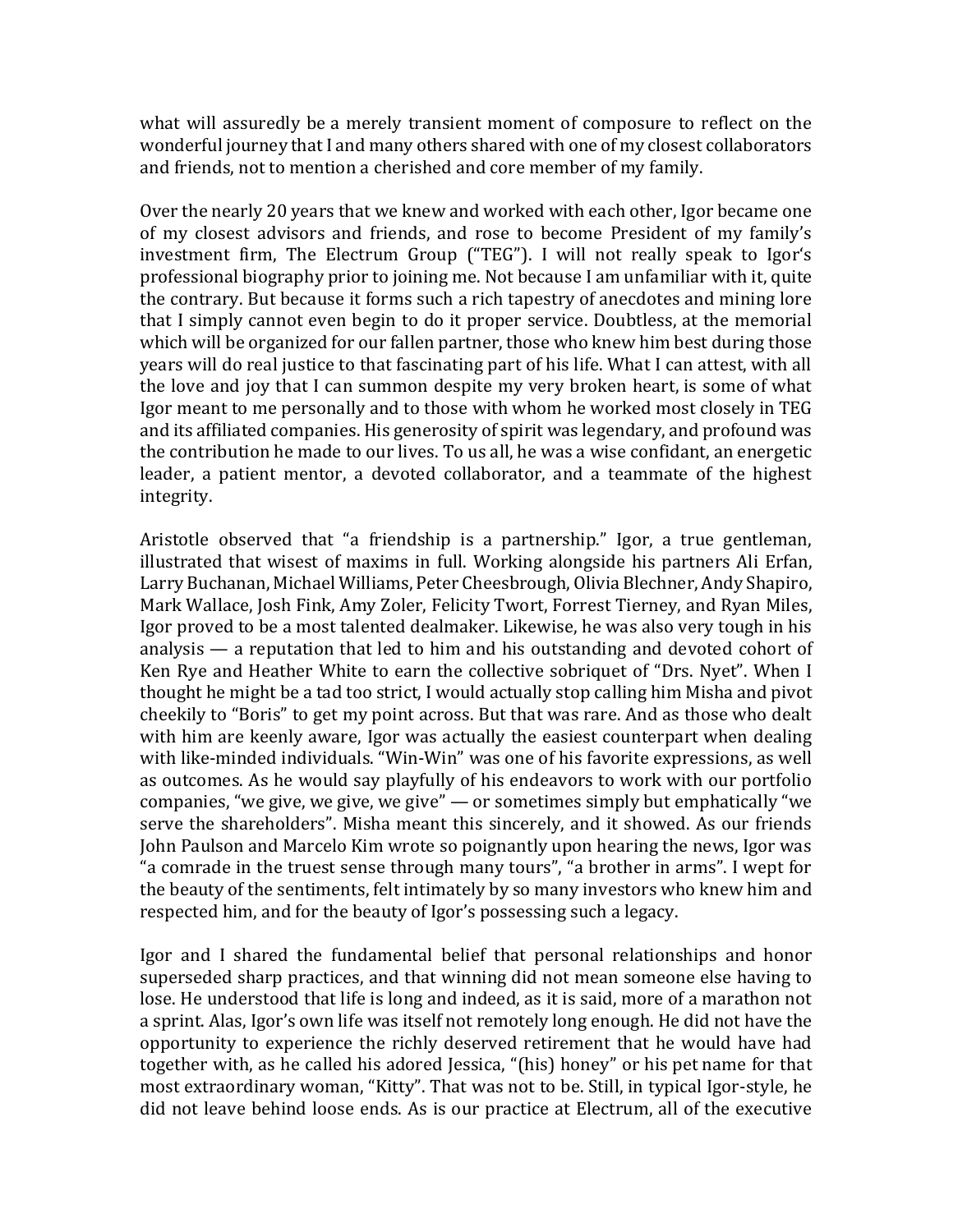team created a system of what engineers call "redundancy" such that, if anything unexpected happened to any one of us  $-$  including, I hasten to add, me  $-$  the organization would not be incapacitated or lose its place, because Igor had arranged it that way. Those who are engaged with Electrum in any fashion will find that life will go on as before. But for us, those that Igor left behind, life will never be quite the same.

Igor was a core member of our family. He will be missed as dearly as he was loved and loved us all. Every single day, he stood in the front line of our band of brothers and sisters. As a matter of fact, for many in our industry, President Levental was the beautiful face of our enterprise. He had assumed this role not just because he was a consummate professional but indeed because, of far greater importance to me, Igor embraced the personal values that I most cherish — not merely in a businessperson, but in a *person* period. From the moment that we met on his job interview in Florida in December 2002, and it dawned on him that what I sought in a confidant was not simply someone who was good at his job, but was himself *good,* we were all bonded. That Misha was an expert in his field was something about which I was already well briefed. What I was searching for in that interview was much deeper — whether he could best represent my core values to the outside world, without artifice and with his own sense of integrity. He absorbed fully that I would rather be thought of as a good partner than as a good businessman, that it was my wish that those who engaged with our company could know that a handshake was a handshake, and that our word was worth more than volumes of contracts. That very ethic Igor was to convey in the years that followed, and did so to perfection. He projected so unfailingly my personal credo that, from the time that we began our work together, he came to embody the true spirit of TEG's corporate axiom:

## *"Intelligence is a commodity; Character is a currency"*

It was my luck that *La Fortuna* herself (or perhaps more aptly, acting through Jessica) gave him to us. Igor was, in so many of TEG's interactions, the tip of the spear. He and I sometimes spent hours on the phone on weekends, catching up on all aspects of the business. Nothing was off-limits. He appreciated that I subscribed to the Solomonic proverb that goes *"as iron sharpens iron, a friend sharpens a friend."* And in that capacity, as so many others, he counseled me masterfully. While there are so many anecdotes to relate, the story of TEG's longstanding and rewarding engagement with  $NOVAGOLD$  — of which I have written and spoken previously — springs forth so vividly. This particular aspect of our professional lives displays the enormous range of Igor's talents, but it also reflects the profound impact that Misha had in the industry. In that, the mourning at NOVAGOLD among the close-knit management team and Igor's fellow board members, so deeply felt, should be honored too.

As I have cited in the company's past Annual Reports<sup>1</sup>:

<sup>1</sup> https://www.novagold.com/\_resources/NG-2020-Chairman-Message.pdf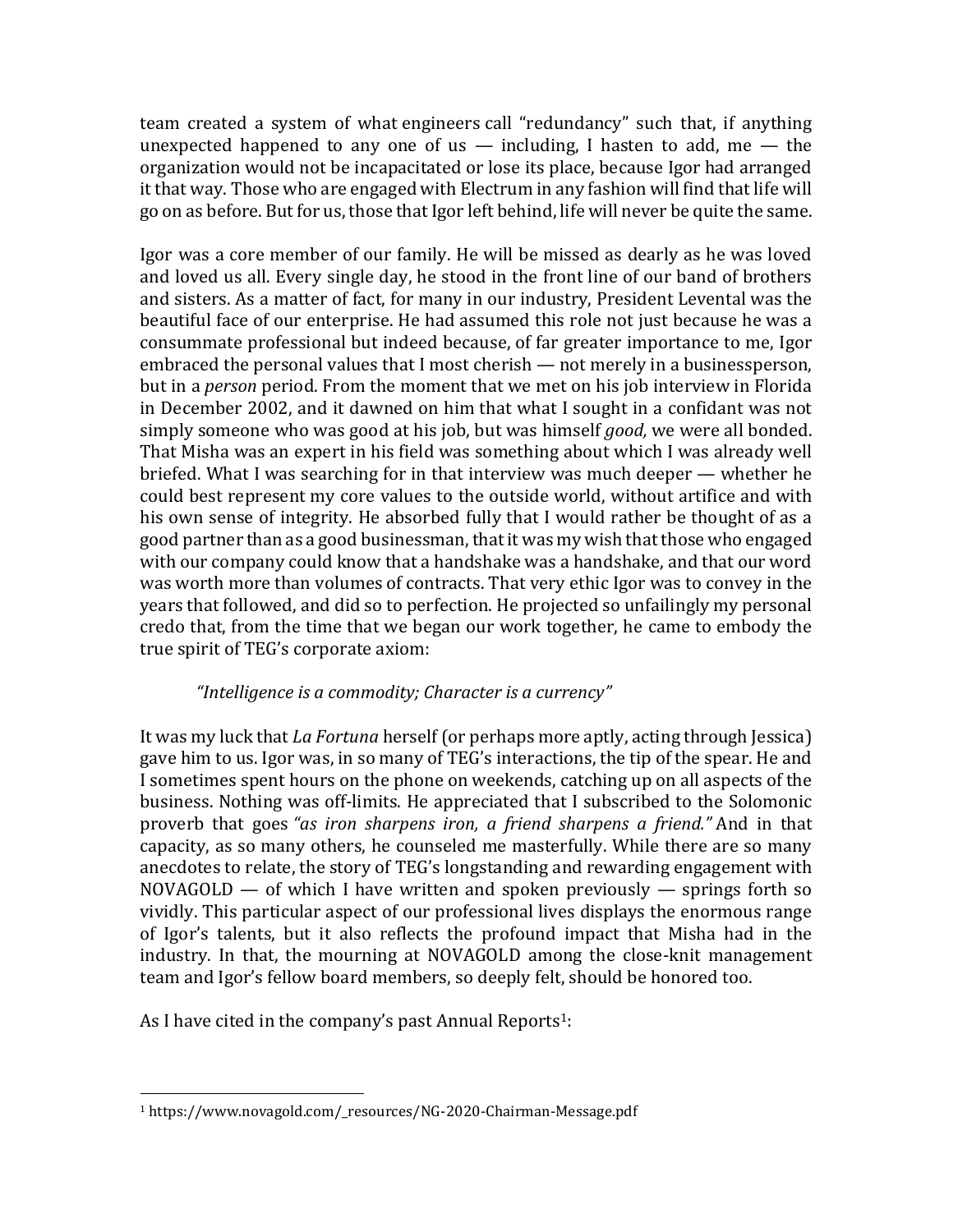*As a bit of background, I had long coveted exposure to the Donlin story. Watching at a distance from the early 2000s, I felt that I had missed the chance as NOVAGOLD's shares rose from pennies into the teens on the back of drilling that produced what were clearly among the best exploration results in the gold industry. I wasn't the only one who saw this potential; Barrick not only shared my view, but also tried to buy the company in 2006… The failure of their takeover attempt was to have enormous implications for both companies.*

*By the end of 2008, NOVAGOLD was untouchable. Name the crisis and the company defined it: debt coming due that would have put it into bankruptcy, class-action lawsuits, environmental concerns with the EPA (regarding a modest gold property that was remediated and is now divested), loss of credibility with investors and analysts, and hostility from at least one of its key partners. I could go on. But being that we were not irrational by nature, we reached the conclusion that if we could turn this disaster around it would prove to be worth it.*

While TEG had never been a shareholder of the company prior to our intervention, Igor was tasked with monitoring NOVAGOLD and keeping me updated so that we could pounce when the moment was right. Barrick itself was by now waiting in the wings to get a second bite of the apple and buy the company out of what was assumed to be an imminent bankruptcy.

*They were not the only ones. That was the reason I didn't try to acquire the whole company…The argument went as follows: If you try to take it all and right out from under the noses of the majors that covet the company, all they have to do is walk you up dollar for dollar and so long as the number they pay is less than the takeover price that Barrick offered (and the shareholders rejected), it is worth it for them. It was a pretty good point, so we settled for less ownership but with certainty of transaction.*

I later expanded on this most "pregnant moment", as Igor would say, in an interview with Dan Tapiero for Real Vision<sup>2</sup>:

*The reason I didn't buy the whole thing was because wiser voices prevailed in my office and, believing very strongly that, even in triumph the Caesar has to be "told thou art mortal", the President of the Electrum Group, Igor Levental, was whispering just that into my ear: remember, thou are mortal. If you go after this and try to buy the whole company for \$2, even though Barrick is asleep they will walk you up dollar for dollar until a certain point, and even you will throw in the towel. Better to own 40% of something wonderful. That's greedy enough. Don't be stupid greedy. It was great advice.*

Nonetheless, I could count on the fog of war for only so long and the fuse on the rescue of this corporate pariah was short. It was so short, in fact, that I decided to somewhat relax our characteristically fastidious due diligence process to rely upon the distressed company's joint disclosures with Barrick. I decided that we didn't have to trust NOVAGOLD's representations about Donlin Gold, just their partner's…

*…with the wise counsel of The Electrum Group's President (and fellow NOVAGOLD Director) Igor Levental, we entered the NOVAGOLD saga as something of a white knight, purchasing the Company's shares for the very first time in order to save it from existential challenges across an extraordinarily broad front. Putting aside the fact that the economic environment at that time* 

<sup>2</sup> https://www.realvision.com/shows/the-interview/videos/the-kaplan-doctrine-conservationpreservation-and-value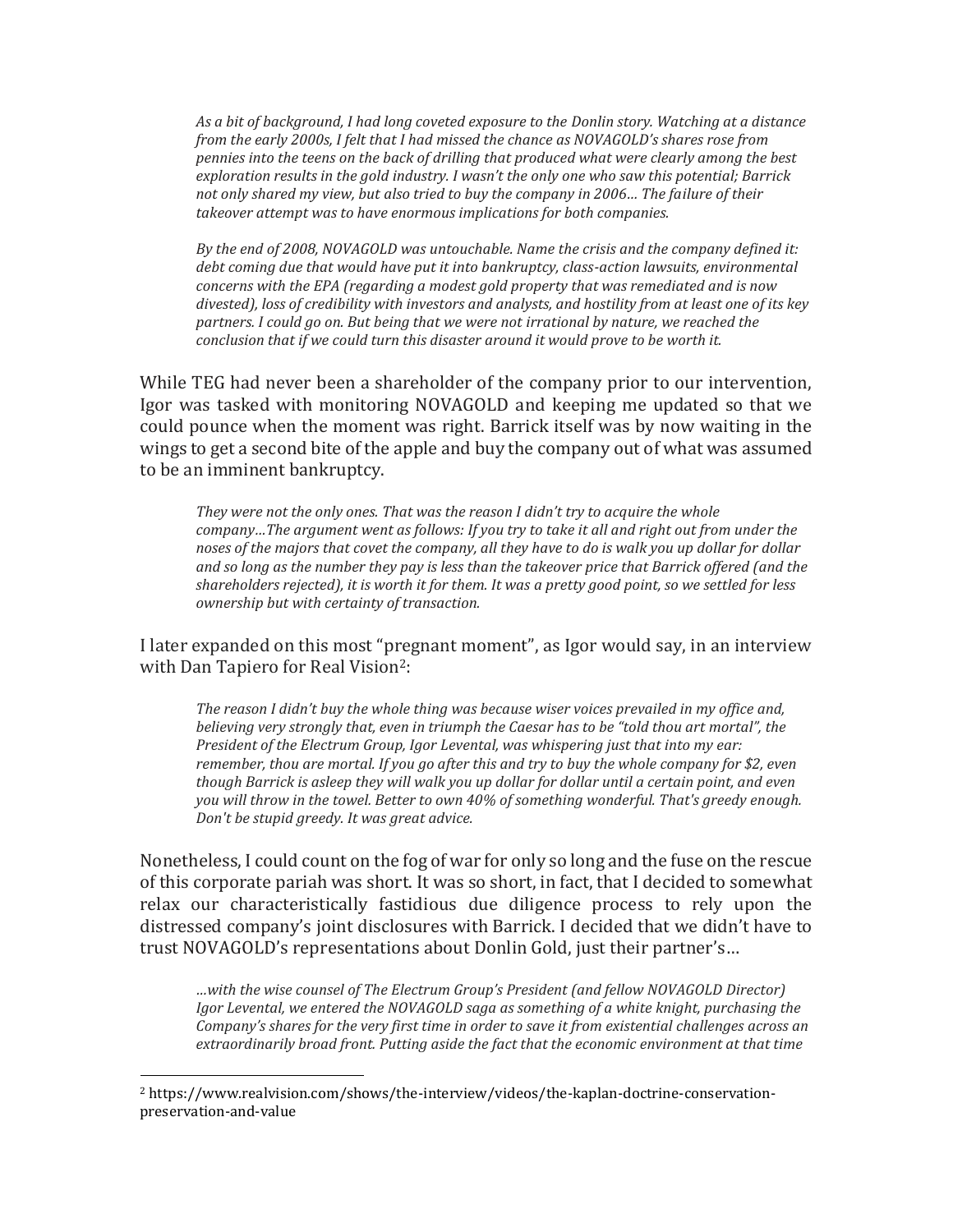*was not particularly permissive of any investment at all, our intervention appeared – even to our closest friends – as akin to catching a falling knife.*

When I pulled the trigger, Igor negotiated our deal with NOVAGOLD, which we signed on December 31, 2008. He then led the SWAT team that worked with the company to untangle its affairs and together we spent literally days' worth of hours scrubbing texts to identify the precise words to capture the narrative that we have so transparently and faithfully conveyed to our co-investors since. Within a year or so, TEG had worked through the various issues that were leading NOVAGOLD to collapse before 2009, and by 2010 the equity multiplied many-fold, once again scaling the heights of the price it had reached during the Barrick takeover attempt. By this point, we could begin to think of really revamping the company and unlocking the value of its assets.

Once again, Igor led from the front. In 2011, not long after Barrick and NOVAGOLD announced the results of the feasibility study on Donlin Gold, he introduced me to Greg Lang — a 25-year veteran of Barrick and its predecessor companies, including eight years as president of Barrick Gold North America. Greg's experience in overseeing the permitting and building of large mines (including the Cortez Hills Mine in Nevada, which impressively came in within budget and on time) encapsulated what I was looking for. Having concluded that the Donlin Gold deposit displayed all the makings of the Holy Grail for a gold investor, I sought a CEO who could take Donlin Gold through permitting. When Misha and his pal, the late and great Gil Leathley, spoke about Greg, it seemed fated. His Homestake pedigree, one that he shared with both Igor and Gil, was an added plus.

In fact, as with Igor himself, I have always found that most everyone who worked well with the legendary Harry Conger possessed that subtle combination of intelligence and character that I seek in my colleagues. Harry was and remains one of the finest gentlemen I have ever met in any field. He was also an outstanding professional, who inculcated as good a corporate culture as I have yet discovered in the mining business. In all my subsequent ventures — starting with Igor and extending through to many members of the "A" Team including Ken Rye at TEG and the "All Stars" Greg Lang and Gil Leathley at NOVAGOLD — Igor was proven right: a Homestake pedigree constitutes one of the highest recommendations of any hire I could ever consider. But the truth is that pretty much all of his recommendations, from Ken Rye and Peter Cheesbrough to Heather White and too many stellar board members to name individually, were truly outstanding.

As it happened, Igor and Gil discovered that my appetite coincided with Greg Lang's desire to be engaged with the pure play on the asset he thought could become the greatest gold mine in the world. Greg was an educated consumer, having sat on the Barrick side of the table during the hostile takeover attempt, and later on as a Barrick representative on the Donlin Gold LLC board. Igor made the arrangements and so we met. Greg and I had a meeting of the minds, nodding to each other as we ticked off the attributes that rendered Donlin Gold not just a great development-stage asset, but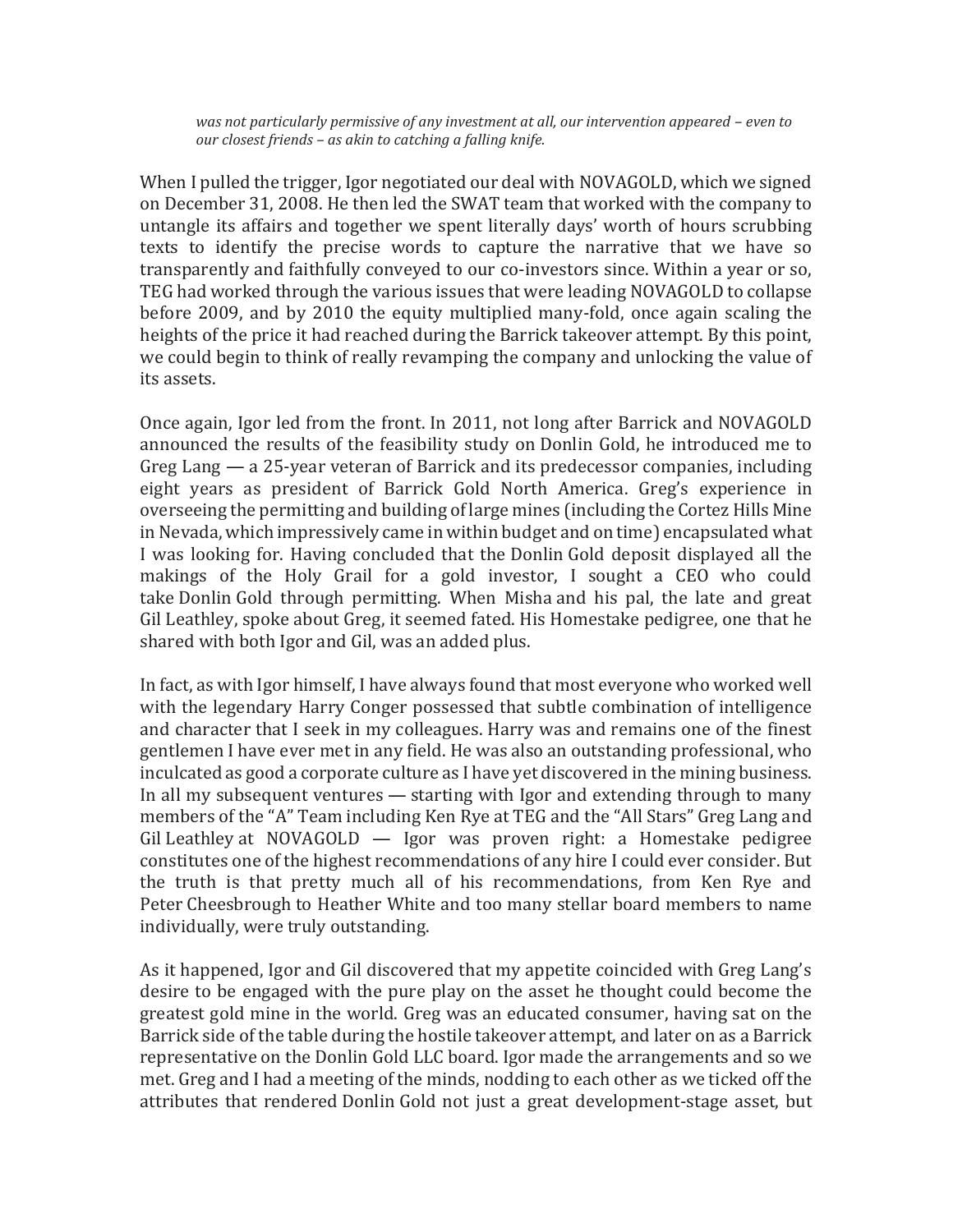also quite possibly the best. Greg — now "Brother Greg" to me — and I hit it off immediately, he becoming CEO as I became Chairman. With Igor, we came to form a kitchen cabinet for the capital raises and valuation exercises that the company dutifully implemented. And with Mélanie Hennessey, we traveled the world together, from Switzerland to Singapore to Saudi Arabia, to get the job done.

Once more, Igor led the way. Not just in his work on the exciting NovaCopper spin-off (now Trilogy Metals), but NOVAGOLD's Galore Creek transaction with Newmont Mining too. Conceived and executed by Igor, the deal was a masterpiece in the genre of Win-Win for all stakeholders involved. And as its direct consequence, to the delight of Greg, David Ottewell, Richard Williams, and Ron Rimelman, NOVAGOLD's treasury is cash-rich and debt-free. But in many respects, this is only to the extent of the debt of gratitude that the company owes to Igor's unfailing belief in Galore Creek. His ability to translate that fervid creed into a real cornucopia is why NOVAGOLD has enjoyed the rare luxury of not having to raise outside capital in over a decade. Igor's corporate legacy lives on.

I invoke the NOVAGOLD journey because our collective pride in this story has been so meaningful to me personally, as well as to him, an unsung hero of a project that we so love. I have been enamored with Donlin Gold for so long that I nearly tried to name our younger son by that name. That did not happen, but the gold spoon that Igor and Jessica sent to commemorate the boy's birth remains a vivid reminder of that sentiment…and of the unique style of one of the mining industry's rare power couples.

As a team, Jessica and Igor were as devoted to the mining world as they were to each other. If one ever wanted to elicit joy from Igor, it was to mention Jessica's name. His pride in her accomplishments was manifest — and amply justified. She is, in a nutshell, the "real deal". I say this not only for the role that she has played so brilliantly in advancing responsible mining and expanding exposure for mining professionals and companies alike, but also in light of how, as the Executive Director of the Denver Gold Group and the Founder and Chief Executive Officer of the Precious Metals Summit Conferences — "where the smart money goes prospecting" — she now *personifies* for many investors in the space the central importance of women in enabling the junior and development-stage sector's survival. As a matter of fact, in the 25 years or so in which I have been in the mining industry, I have met but a few figures who could compete with her in the combination of those rarest of attributes: namely, passion, intellect, integrity, deep insight, and an unbroken track record of success. Jessica is that and so much more. Having attended many of her conferences, I would say that one of the descriptives most often heard regarding Jessica is "star". And indeed she is one. Igor so rejoiced, so *kvelled* from that knowledge.

The joint legacy of Team Levental as an "indomitable" and mutually-reinforcing duet cannot be overstated. "Cousin Jess", as we in my family have long called her, will have to draw on what Igor might have called their "massive endowment" of tenacity and resilience to deal with a life without Igor. But Jessica knows that she and the two exceptional and loving sons of whom he was so proud, Casey, Misha and his wife Evan